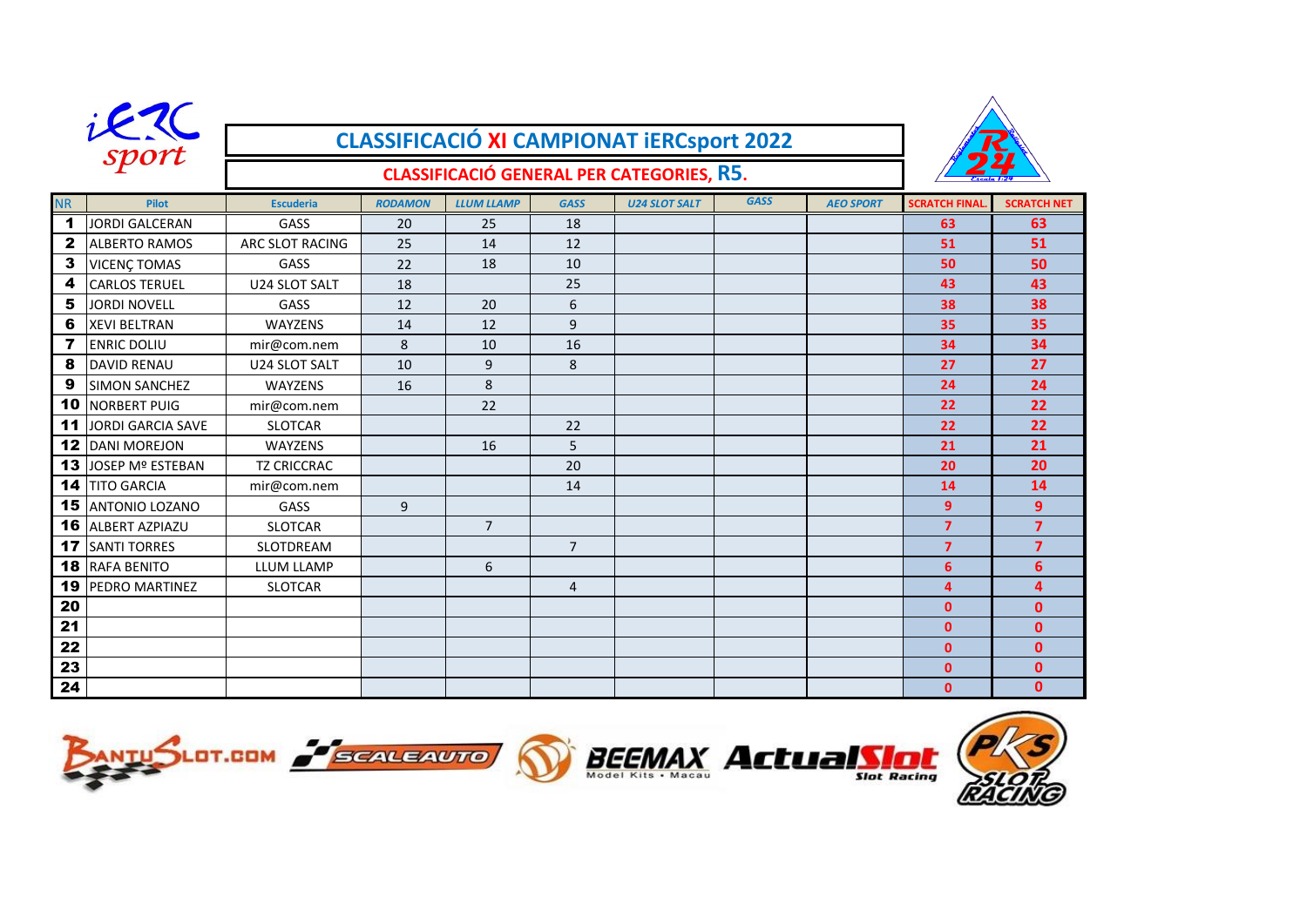|                         | Sport<br><b>CLASSIFICACIÓ XI CAMPIONAT iERCsport 2022</b> |                                                  |                |                   |             |                      |             |                  |                      |                    |  |
|-------------------------|-----------------------------------------------------------|--------------------------------------------------|----------------|-------------------|-------------|----------------------|-------------|------------------|----------------------|--------------------|--|
|                         |                                                           | <b>CLASSIFICACIÓ GENERAL PER CATEGORIES, R4.</b> |                |                   |             |                      |             |                  |                      |                    |  |
| <b>NR</b>               | <b>Pilot</b>                                              | <b>Escuderia</b>                                 | <b>RODAMON</b> | <b>LLUM LLAMP</b> | <b>GASS</b> | <b>U24 SLOT SALT</b> | <b>GASS</b> | <b>AEO SPORT</b> | <b>SCRATCH FINAI</b> | <b>SCRATCH NET</b> |  |
| $\mathbf 1$             | <b>MARC TORRES</b>                                        | <b>TZ CRIC CRAC</b>                              | 25             | 25                | 25          |                      |             |                  | 75                   | 75                 |  |
| $\mathbf{2}$            | <b>TONI ROSET</b>                                         | GASS                                             | 18             | 14                | 22          |                      |             |                  | 54                   | 54                 |  |
| $\mathbf{3}$            | <b>JOAN ALIGUE</b>                                        | GASS                                             | 16             | 18                | 20          |                      |             |                  | 54                   | 54                 |  |
| 4                       | <b>JORDI ZURITA</b>                                       | <b>TZ CRIC CRAC</b>                              | 22             | 22                |             |                      |             |                  | 44                   | 44                 |  |
| 5                       | <b>CARLOS MARTÍN</b>                                      | U24 SLOT SALT                                    | 14             | 12                | 14          |                      |             |                  | 40                   | 40                 |  |
| 6                       | XAVI SOLER "KAIKU"                                        | <b>CM Les FRANQUESES</b>                         | 20             | 16                |             |                      |             |                  | 36                   | 36                 |  |
| $\overline{\mathbf{z}}$ | <b>MOISES SIERRA</b>                                      | <b>SLOT CAR</b>                                  | 9              |                   | 18          |                      |             |                  | 27                   | 27                 |  |
| 8                       | JOSEP Mº TORRENT                                          | <b>CM Les FRANQUESES</b>                         | 10             |                   | 16          |                      |             |                  | 26                   | 26                 |  |
| 9                       | <b>LEO BARNES</b>                                         | <b>BARNSTEAM</b>                                 | 12             |                   | 12          |                      |             |                  | 24                   | 24                 |  |
| 10                      | <b>TITO GARCÍA</b>                                        | mir@com.nem                                      |                | 20                |             |                      |             |                  | 20                   | 20                 |  |
| 11                      | <b>MIKE ONANE</b>                                         | <b>TRSLOT</b>                                    |                |                   | 10          |                      |             |                  | 10                   | 10                 |  |
| 12                      |                                                           |                                                  |                |                   |             |                      |             |                  | $\mathbf{0}$         | $\mathbf{0}$       |  |
| 13                      |                                                           |                                                  |                |                   |             |                      |             |                  | $\mathbf{0}$         | $\mathbf{0}$       |  |
| 14                      |                                                           |                                                  |                |                   |             |                      |             |                  | $\mathbf{0}$         | $\mathbf{0}$       |  |
| 15                      |                                                           |                                                  |                |                   |             |                      |             |                  | $\mathbf{0}$         | $\mathbf{0}$       |  |
| 16                      |                                                           |                                                  |                |                   |             |                      |             |                  | $\mathbf{0}$         | $\mathbf{0}$       |  |
| 17                      |                                                           |                                                  |                |                   |             |                      |             |                  | $\mathbf{0}$         | $\mathbf{0}$       |  |
| 18                      |                                                           |                                                  |                |                   |             |                      |             |                  | $\mathbf{0}$         | $\mathbf{0}$       |  |
| 19                      |                                                           |                                                  |                |                   |             |                      |             |                  | $\mathbf{0}$         | $\mathbf{0}$       |  |
| 20                      |                                                           |                                                  |                |                   |             |                      |             |                  | $\mathbf{0}$         | $\mathbf{0}$       |  |
| 21                      |                                                           |                                                  |                |                   |             |                      |             |                  | $\mathbf{0}$         | $\mathbf{0}$       |  |
| 22                      |                                                           |                                                  |                |                   |             |                      |             |                  | $\mathbf{0}$         | $\mathbf{0}$       |  |
| 23                      |                                                           |                                                  |                |                   |             |                      |             |                  | $\mathbf{0}$         | $\mathbf{0}$       |  |
| 24                      |                                                           |                                                  |                |                   |             |                      |             |                  | $\Omega$             | $\mathbf{0}$       |  |